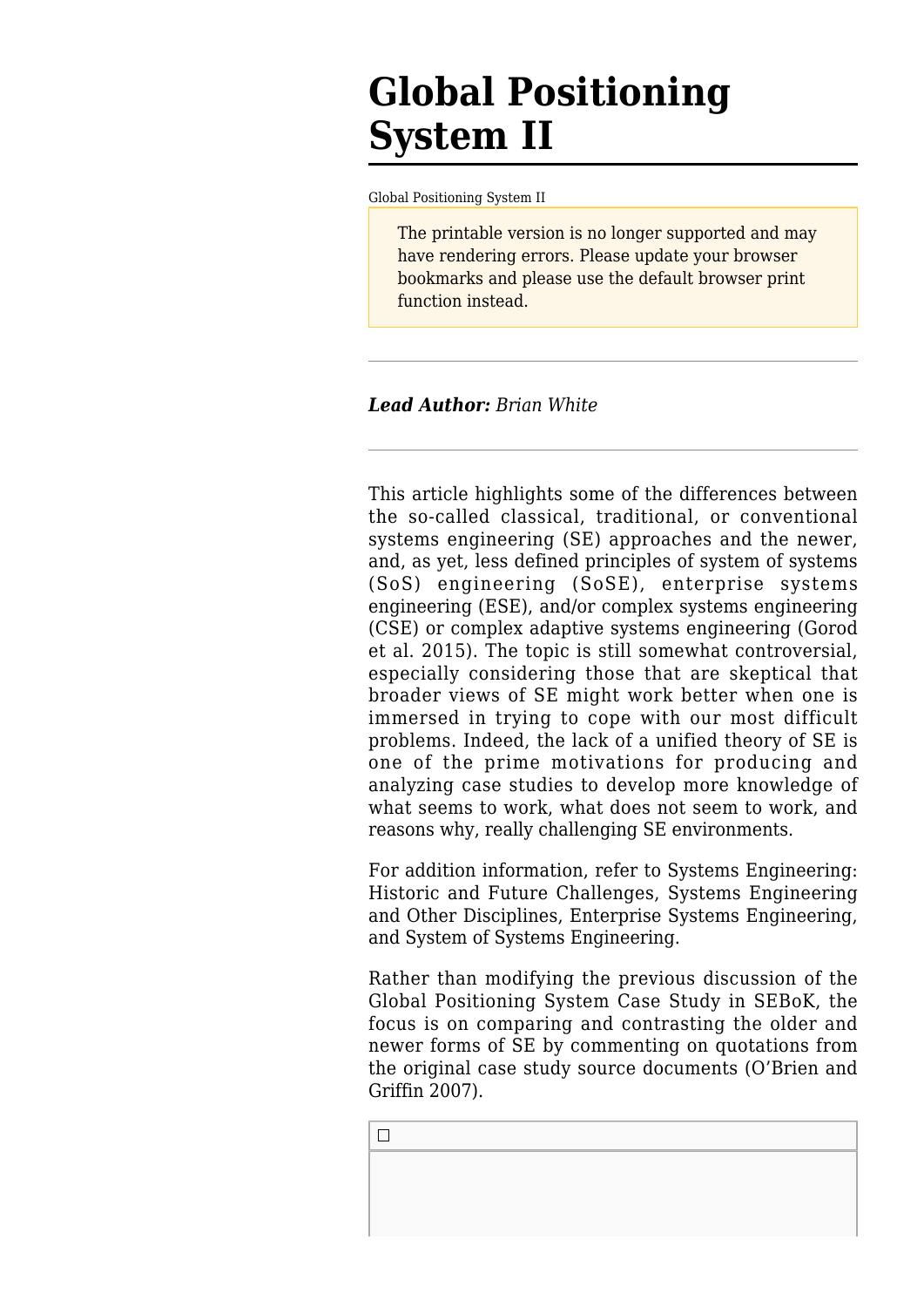### **Contents**

- [Preface](#page--1-0) [Background](#page--1-0) [Purpose](#page--1-0) **[Challenges](#page--1-0)** [Systems Engineering Practices](#page--1-0) [Lessons Learned](#page--1-0) [References](#page--1-0) [Works Cited](#page--1-0) [Primary References](#page--1-0)
	- [Additional References](#page--1-0)

## **Preface**

The original case study begins by describing systems engineering (SE) principles. For example,

> System requirements are critical to all facets of successful system program development. First, system development must proceed from a well-developed set of requirements. Second, regardless of the evolutionary acquisition approach, the system requirements must flow down to all subsystems and lower-level components. And third, the system requirements must be stable, balanced, and must properly reflect all activities in all intended environments. However, system requirements are not unchangeable. As the system design proceeds, if a requirement or set of requirements is proving excessively expensive to satisfy, the process must rebalance schedule, costs, and performance by changing or modifying the requirements or set of requirements. (O'Brien and Griffin 2007, p. 9)

The Global Positioning System (GPS), including its multivarious applications, was developed over many years as the result of the efforts of a host of contributors. It is very difficult to believe that the classical, traditional or conventional systems engineering approach described in the above paragraph (especially those phrases highlighted in bold by the present authors) was truly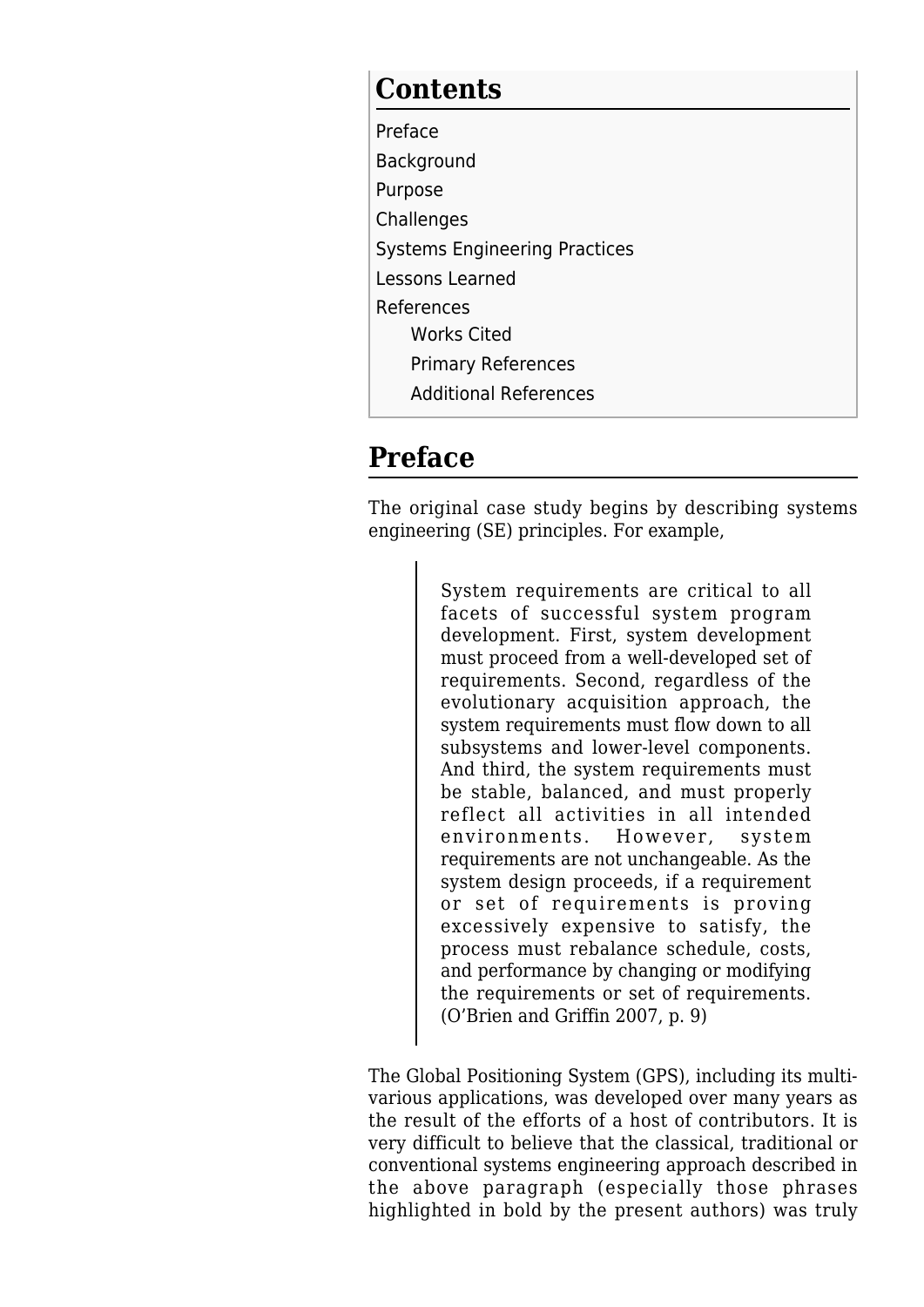responsible for this remarkable achievement that so profoundly impacts our lives. Rather, some more advanced form of systems engineering (SE), that might be called system of systems (SoS) engineering (SoSE), enterprise systems engineering (ESE), or complex (adaptive) systems engineering (CSE), or a blend and/or combination of these approaches or methodologies, had to be responsible. This premise is supported explicitly and repeatedly in the following case study revision using bold font.

Continuing, the following quoted paragraphs seem flawed in several places highlighted in bold. The bold phrases might be replaced by the phrases in brackets [...]. Such brackets might also include other editorial comments of the present authors.

> Systems engineering includes making key system and design trades early in the process to establish the system architecture. '''These architectural artifacts''' [This architecture] can depict any new system, legacy system, modifications thereto, introduction of new technologies, and overall system-level behavior and performance. Modeling and simulation are generally employed to organize and assess architectural system alternatives at this stage. System and subsystem design follows the functional [system] architecture [as defined from a functional point of view]. System architectures designs are modified if elements are too risky, expensive, or timeconsuming. (O'Brien and Griffin 2007, p. 9)

A good architecture, once established, should guide systems development, and not change very much, if at all, at least compared to possible changes in the system design, which, of course, can evolve as one learns more about the problem and potential solutions that may increase the system's capability. Thus, it is crucial to not confuse architecture with designs instantiating the architecture, contrary to what seems to be the case in (Ricci, et al. 2013).

> Important to the efficient decomposition and creation of functional and physical architectural designs are the management of interfaces and the integration of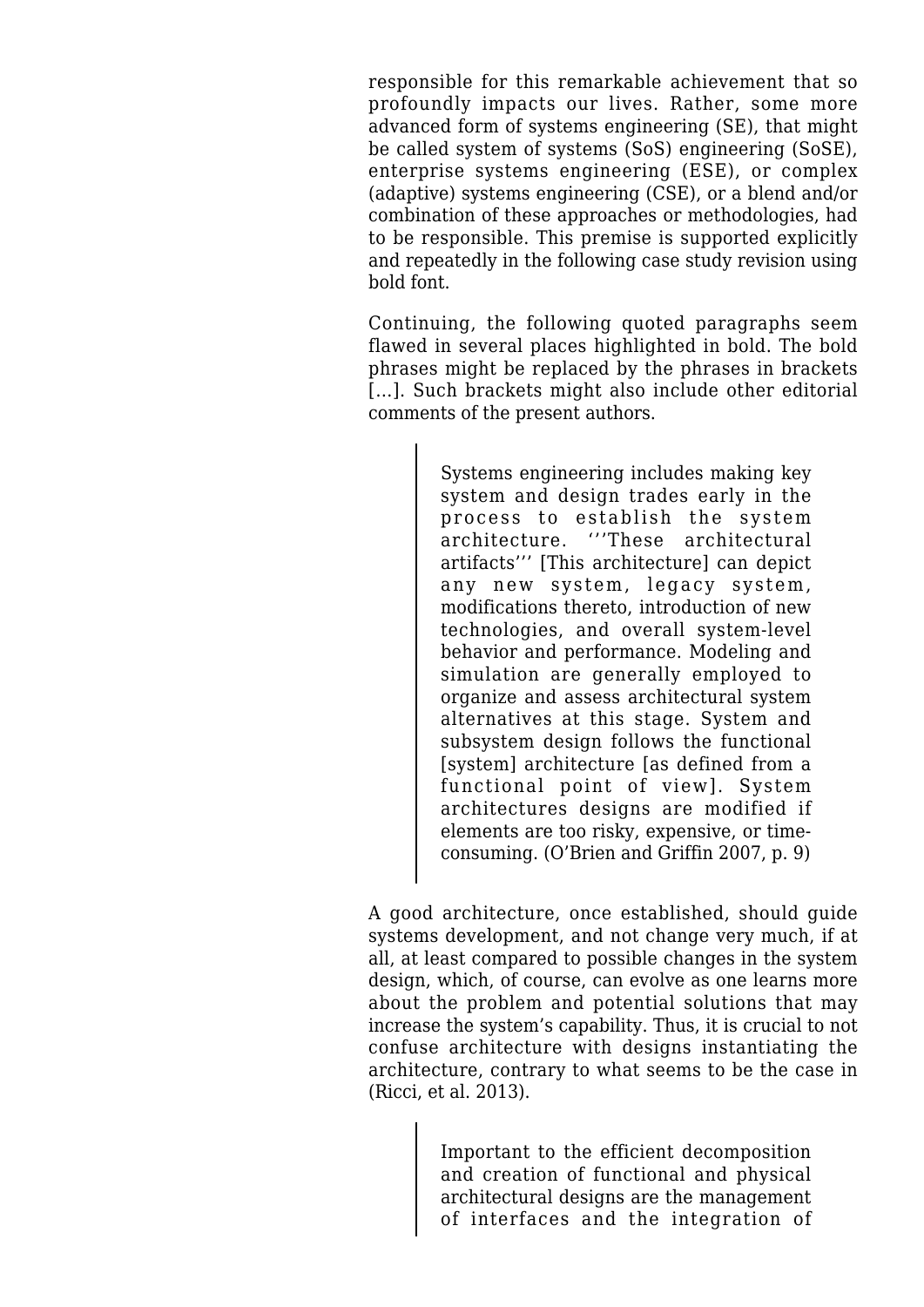subsystems. Interface management and integration is applied to subsystems within a system or across a large, complex system of systems. Once a solution is planned, analyzed, designed, and constructed, validation and verification take place to ensure satisfaction of requirements. Definition of test criteria, measures of effectiveness (MOEs), and measures of performance (MOPs) are established as part of the requirements process, taking place well before any component/subsystem assembly design and construction occurs. (O'Brien and Griffin 2007, p. 10)

In the quoted paragraph just above, bold phrases note the emphasis on a reductionist approach, reductionism, where great attention is paid to the subsystems and managing the interfaces among them. This is the antithesis of a holistic approach where one concentrates on the whole system, recognizing that it is difficult to identify overall system behavior as depending on any particular subsystem or set of subsystems. In a truly complex system that is continually evolving, the abovementioned requirements process is flawed because the system is continually changing, i.e., the system is evolutionary; the requirements are either ill-defined at the outset, or are modified because stakeholderschange their minds, or become somewhat irrelevant because the system environment changes.

> There are several excellent representations of the [usual traditional or conventional] systems engineering process presented in the literature. These depictions present the current state of the art in maturity and evaluation of the systems engineering process. One can find systems engineering process definitions, guides, and handbooks from the International Council on Systems Engineering (INCOSE), European Industrial Association (EIA), Institute of Electrical and Electronics Engineers (IEEE), and various Department of Defense (DoD) agencies and organizations. They show the process as it should be applied [Really? In all situations?] by today's experienced practitioner. One of these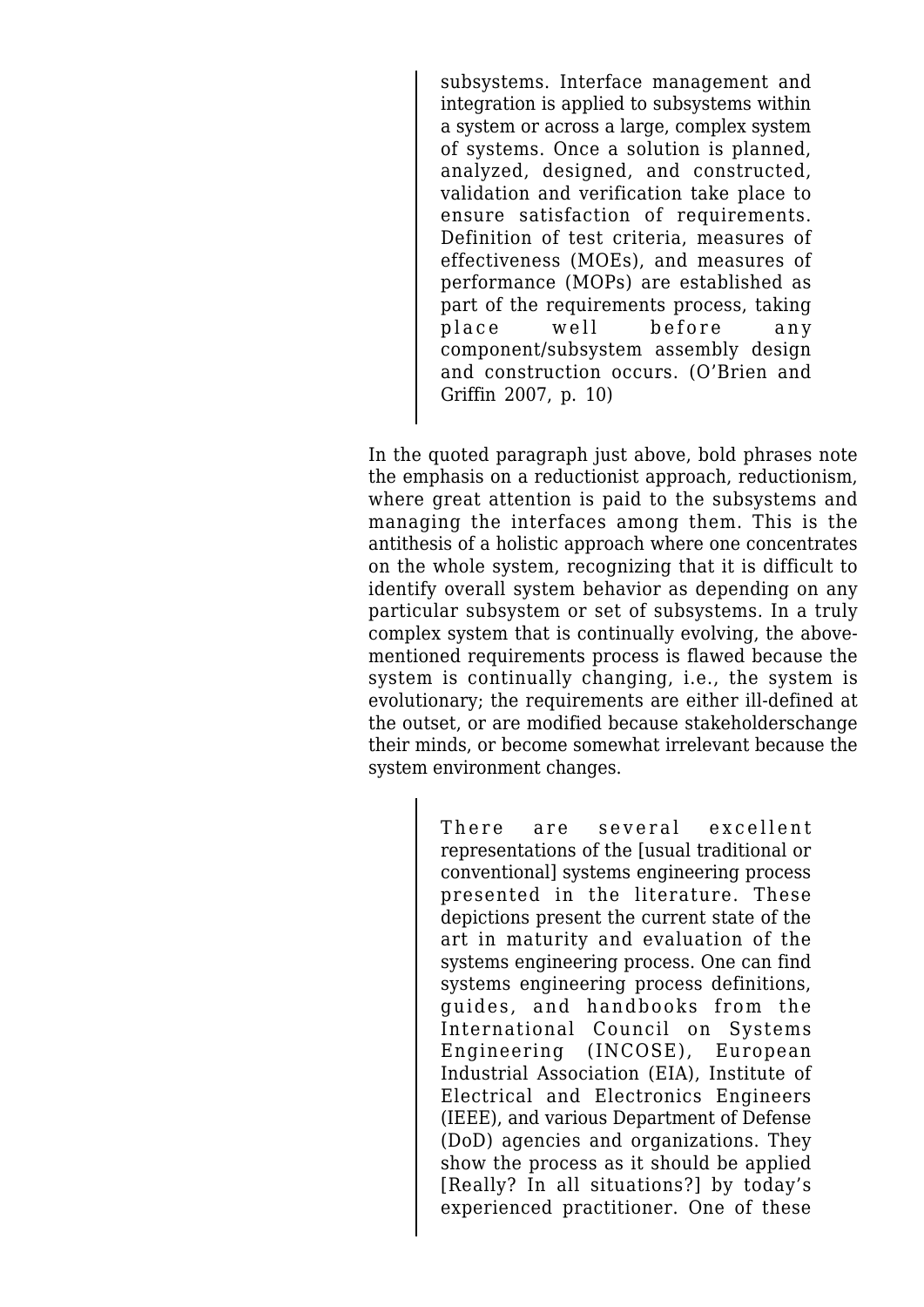processes, long used by the Defense Acquisition University (DAU), is [a model] not accomplished in a single pass. This iterative and nested process gets repeated to the lowest level of definition of the design and its interfaces. (O'Brien and Griffin 2007, p. 10)

The above description appears to be written with pride without any acknowledgement that this SE methodology might fail to work if applied according to these guidelines, or that there might be new SE techniques that could be more effective in some situations. Again, this reflects a reductionist approach that ignores holism and emergent properties that might not be explained even when thoroughly understanding the systems components and their interactions. On the positive side, the next paragraph suggests how the world is changing and hints that something more is needed. Nevertheless, the advice seems to be oriented toward applying the existing SE discipline more vigorously instead of seeking new methods that might be more effective.

> The DAU model, like all others, has been documented in the last two decades, and has expanded and developed to reflect a changing environment. Systems are becoming increasingly complex internally and more interconnected externally. The process used to develop aircraft and systems of the past was effective at the time. It served the needs of the practitioners and resulted in many successful systems in our inventory. Notwithstanding, the cost and schedule performance of the past programs are replete with examples of well-managed programs and ones with less-stellar execution. As the nation entered the 1980s and 1990s, large DoD and commercial acquisitions experienced overrunning costs and slipping schedules. The aerospace industry and its organizations were becoming larger and were more geographically and culturally distributed. Large aerospace companies have worked diligently to establish common systems engineering practices across their enterprises. However, because of the mega-trend of teaming in large (and some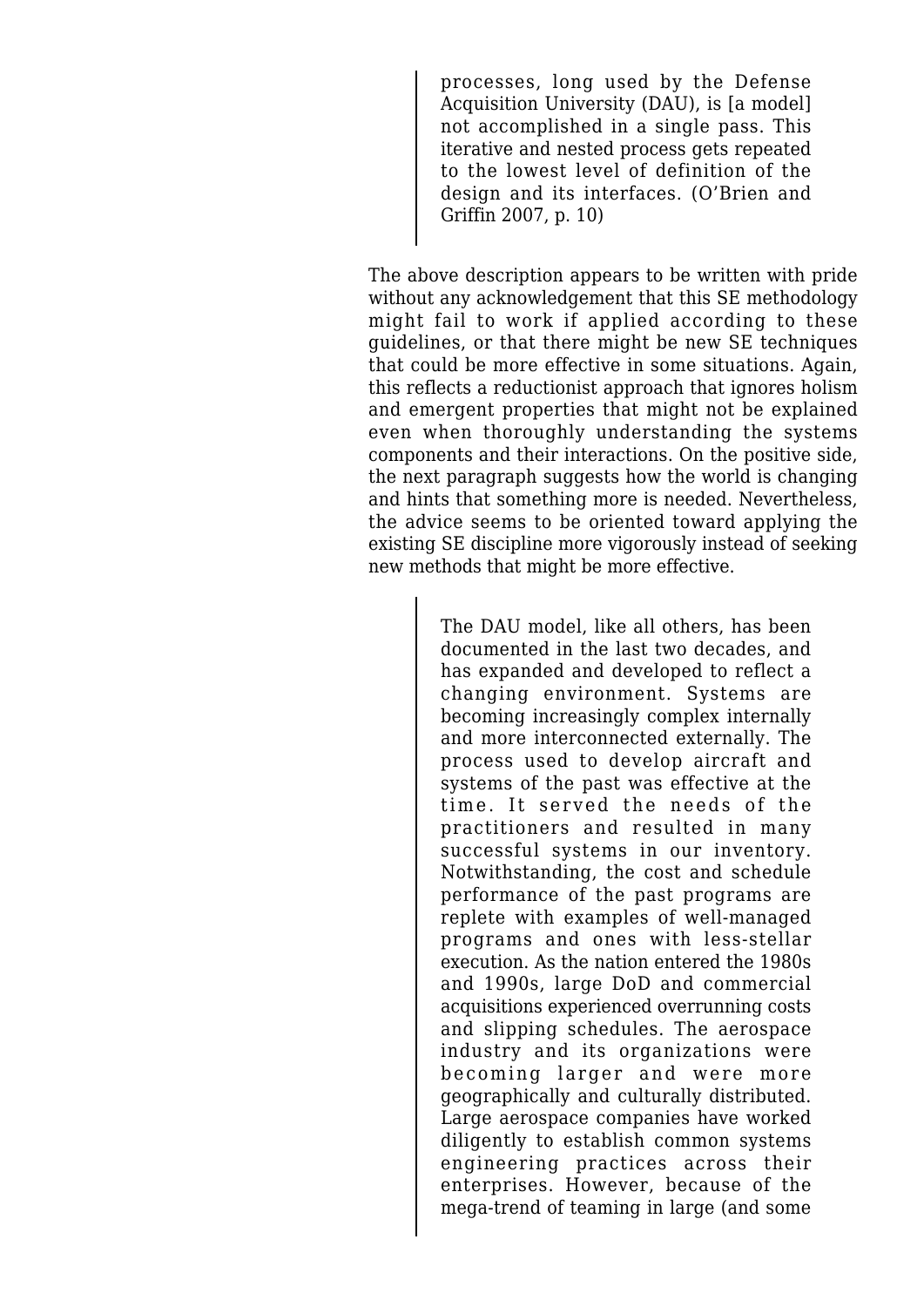small) programs, these common practices must be understood and used beyond the enterprise and to multiple corporations. It is essential that the systems engineering process govern integration, balance, allocation, and verification, and be useful to the entire program team down to the design and interface level. (O'Brien and Griffin 2007, p. 11)

Finally, in the next paragraph, there is a suggestion that SE could be made more sophisticated but there is no mention of addressing people problems or advocating a broader transdisciplinary approach.

> Today, many factors overshadow new acquisition; including system-of-systems (SoS) con- text, network centric warfare and operations, and rapid growth in information technology. These factors are driving a more sophisticated systems engineering process with more complex and capable features, along with new tools and procedures. One area of increased focus of the systems engineering process is the informational systems architectural definitions used during system analysis. This process, described in DoD Architectural Framework (DoDAF), emphasizes greater reliance on reusable architectural views describing the system context and concept of operations, interoperability, information and data flows, and network service-oriented characteristics. (O'Brien and Griffin 2007, p. 11)

The last two sections of the systems engineering principles portion of the original case study address case studies themselves, mainly for academic purposes, to help people appreciate systems engineering principles, and the framework used in the case study, namely the rather narrowly defined Friedman-Sage framework that will be discussed briefly in Section II below.

The treatment of the reason for case studies is quite good in that it talks about the benefits of applying systems engineering principles, as highlighted from realworld examples of what works and what does not. Except near the end, where there is allusion to the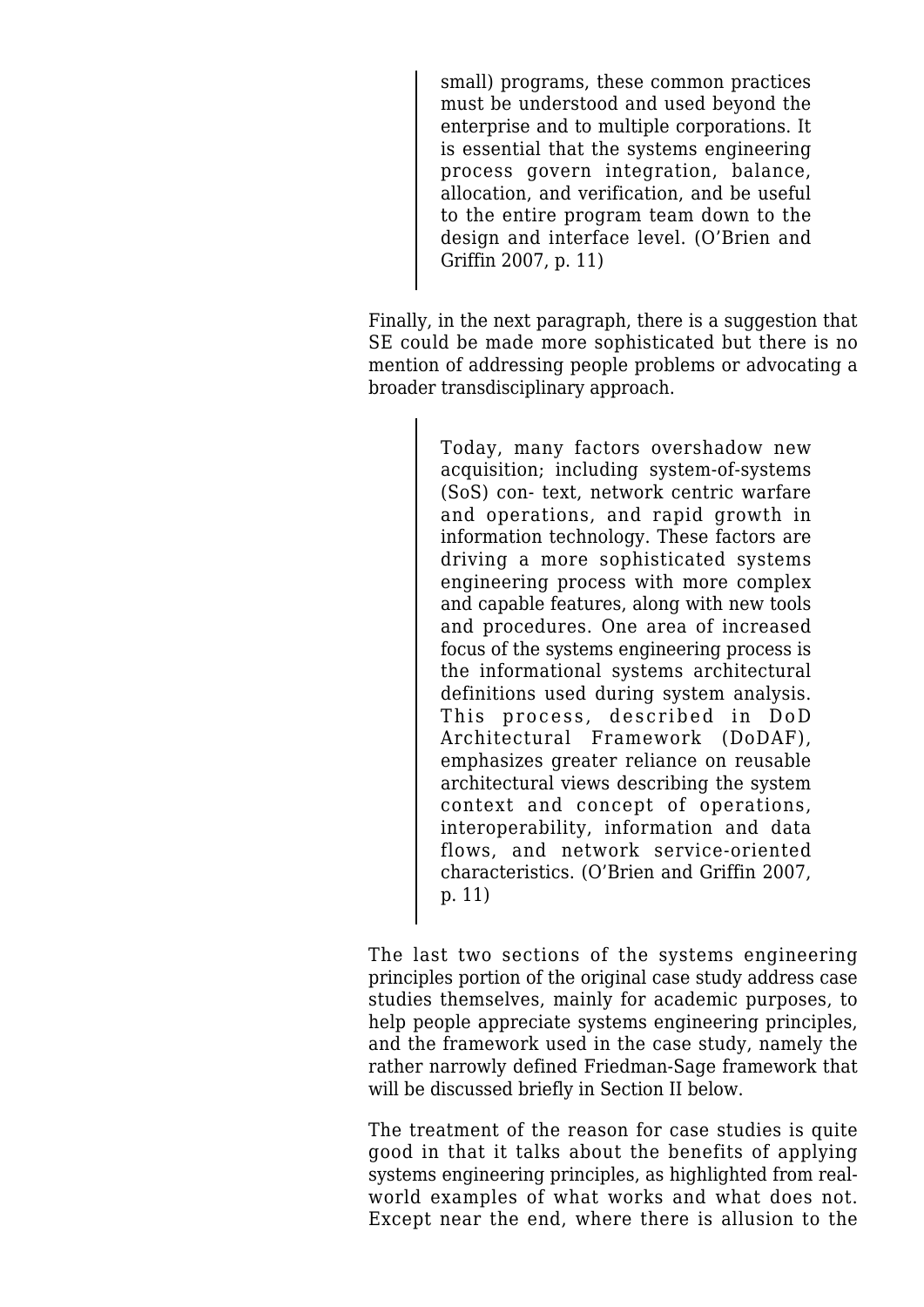possibility of new endeavor systems engineering principles, the principles espoused tend to be traditional or conventional.

On the other hand, based upon the original case study (O'Brien and Griffin 2007), if one views the boundary of the GPS system to include primarily the technology associated with the GPS space segment and its controlling ground network, then it can be assumed that system was likely implemented primarily by following traditional or conventional systems engineering processes. If one takes this viewpoint, then all of the above criticism which attempts to point out some of the shortcomings of conventional systems engineering, may seem vacuous at best, or politically incorrect at worst. It may well be that many would rather not denigrate the original GPS case study by exposing it to the possibilities of a broader system engineering approach.

Unless otherwise indicated, as the present authors have already been doing, unchanged quotations from the existing SEBoK are indented below. Modifications to such quotations are shown in brackets [...]; deletions are not necessarily shown explicitly.

# **Background**

The Global Positioning System (GPS) case study was developed by the United States Air Force Center for Systems Engineering (AF CSE) located at the Air Force Institute of Technology (AFIT). The GPS is a spacebased radio-positioning system. A constellation of twenty-four satellites, including three spares, comprise the overall system which provides navigation and timing information to military and civilian users worldwide. GPS satellites, in one of six Earth orbits, circle the globe every twelve hours, emitting continuous navigation signals on two different L-band frequencies. The system consists of two other major segments: a world-wide satellite control network, and the GPS user equipment that can either be carried by a human user or integrated into host platforms such as ships, vehicles, or aircraft.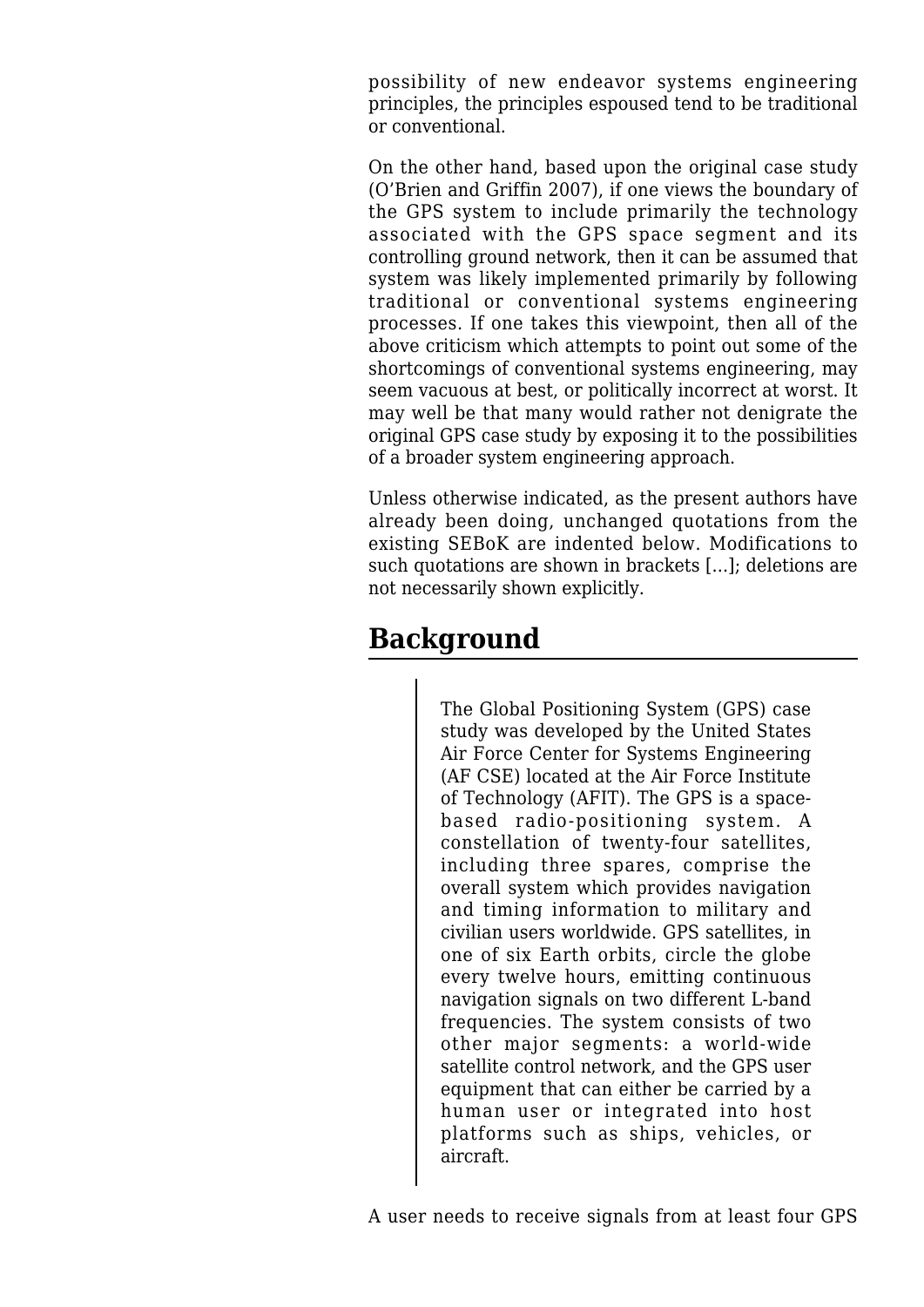satellites simultaneously (satellite orbital positions and terrestrial terrain blockage can be issues that degrade performance) to determine one's position in three dimensions; the altitude determination is typically less accurate than the other two dimensions.

> When looking at [GPS], it would be difficult to imagine another system that relies so heavily upon such a wide range of [domains containing systems that must interact effectively to achieve successful GPS operation]. It is evident that [GPS directly relates to many domains and applications including:

- **position location and tracking**
- time synchronization
- **navidation**
- transportation
- times of arrival
- air traffic management
- situational awareness
- jam-resistant communications
- business and commerce
- farming
- aerospace
- sensing nuclear detonations from space
- military war-fighting
- targeting
- weapons delivery
- $e$ tc.].

[GPS is] an example of [a collaborative (Dahmann, et al. 2008) systems of systems (SoS)]. As such, no one is in charge, and the capabilities (not requirements) flow from the bottom-up, as opposed to topdown.

#### **Purpose**

The GPS case study includes a detailed discussion of the development of the GPS and its components, as well as other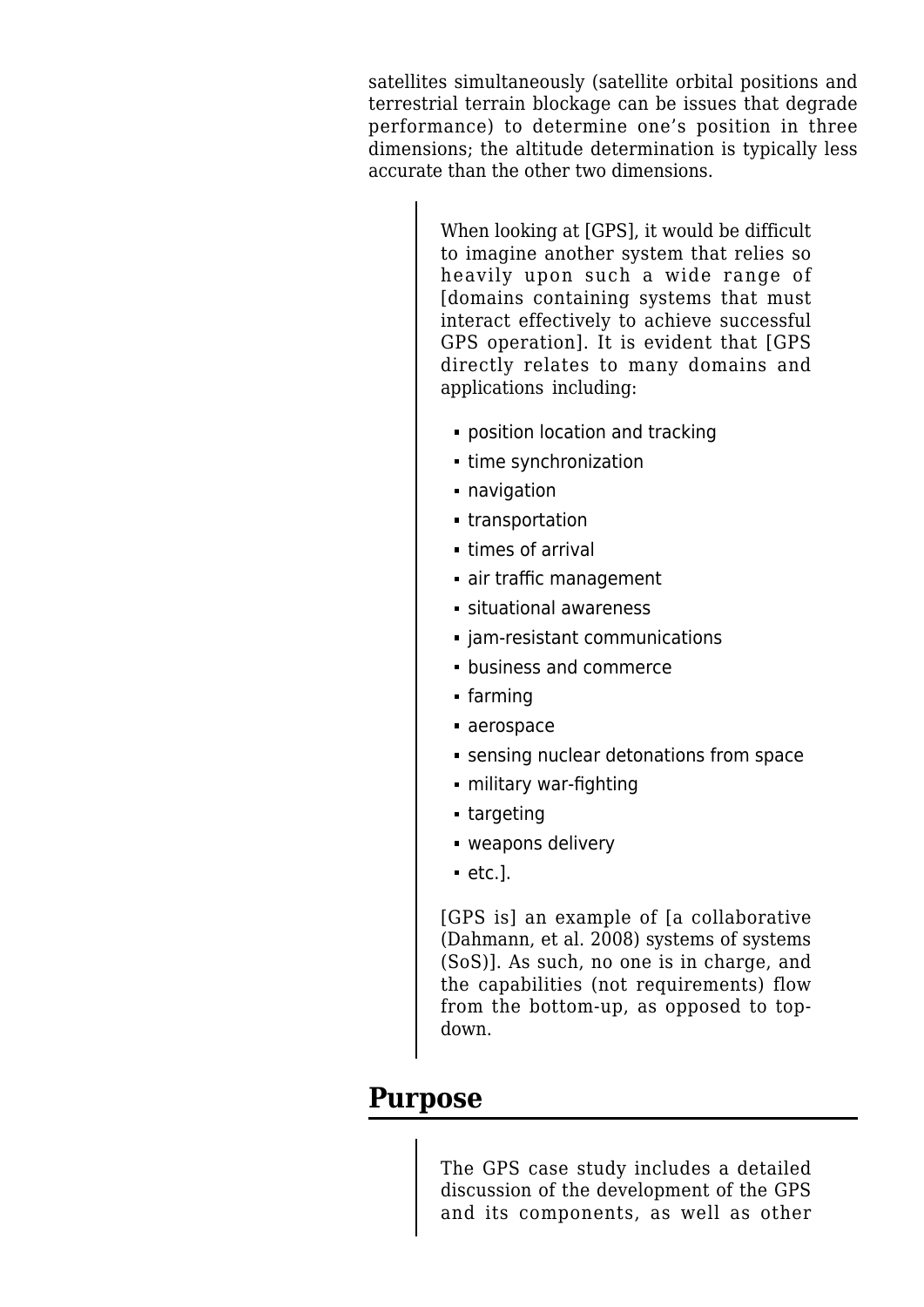applicable areas. The reader of this study will gain an increased understanding of the effect that GPS has on military and commercial industries in the context of the systems engineering support required to achieve success.

This may be, but the principal purpose of this revised case study is to suggest a broader view of GPS that discusses signature aspects of SoS, enterprises, and complex systems, and emphasizes SoSE, ESE, and CSE.

> [AF CSE] was tasked to develop case studies focusing on the application of [SE] principles within various aerospace programs. The GPS case study [was developed in support of SE] graduate school instruction using the Friedman-Sage framework (Friedman and Sage 2003) (Friedman and Sage 2004).]

However, the Friedman-Sage framework involves only two contractual stakeholders, the Government and the contractor; further, the framework is limited to the traditional or conventional SE life cycle which mainly treats activities in a linear instead of nonlinear fashion; still further, only risks are considered, not a balance of risk and opportunity. Thus, the present authors believe a broader framework embracing SoSE, ESE, and CSE is more appropriate.

### **Challenges**

In the original case study, the first highly technical section (Section 2) was the system description. The original idea derived from trying to determine the precise orbital parameters of the first artificial satellites, such as Sputnik, launched by the Soviets in 1957. Researchers at Johns Hopkins realized the inverse, that if one knew precisely the orbital parameters, the locations of ground stations receiving satellite signals could be determined quite accurately. (O'Brien and Griffin 2007, p. 20.)

GPS got its start in the early 70s (O'Brien and Griffin 2007, p. 19), building upon several previous satellite navigation systems. The primary motive was very accurate position information for the purposes of military applications. For example, the U.S. Air Force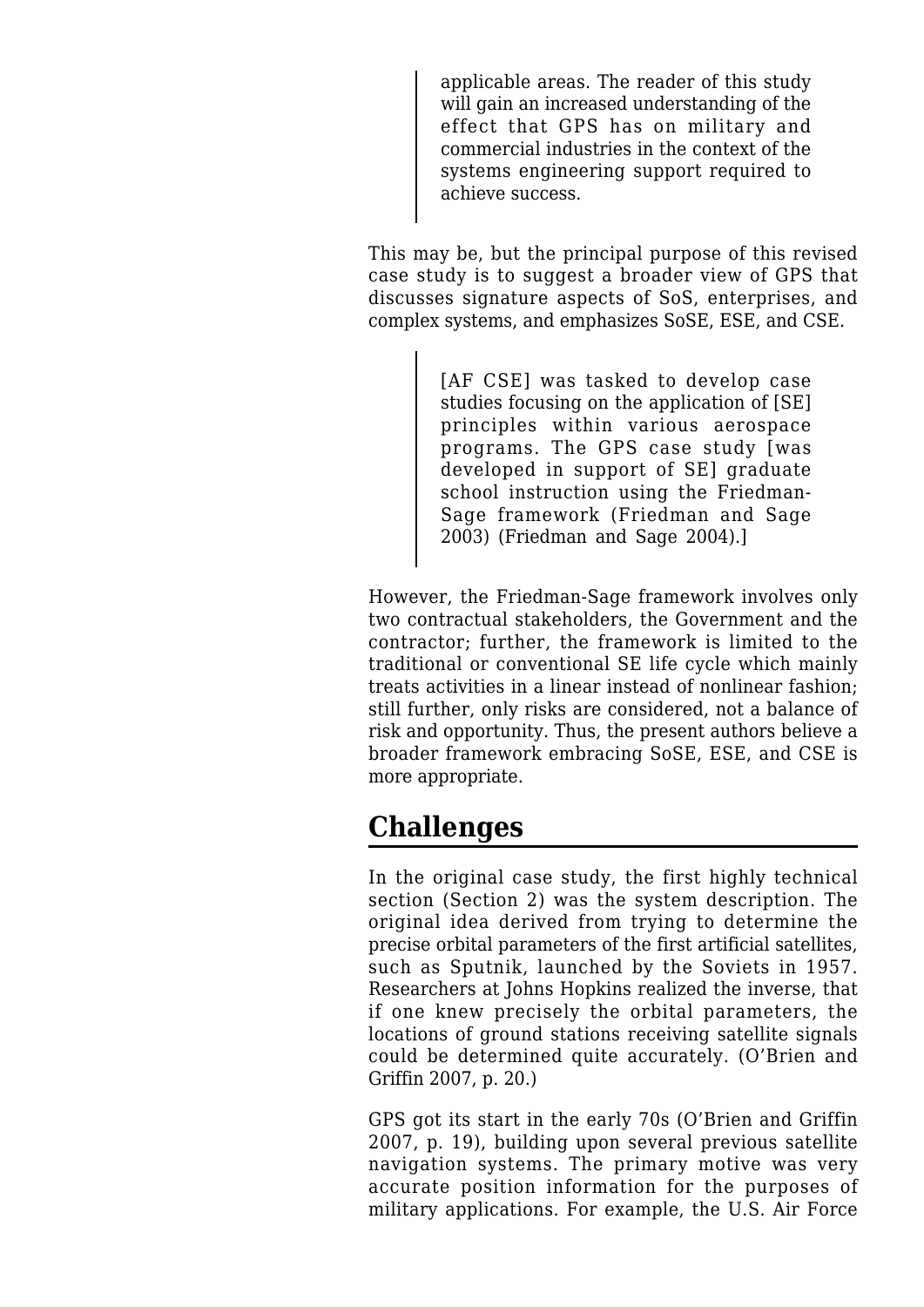wanted to deliver nuclear weapons from bombers with unprecedented accuracy and precision. (O'Brien and Griffin 2007, p. 29)

With such an intense interest from the military, the first real challenge, other than the many technical challenges of making GPS work as well as envisioned, might have been the question of how to make GPS available to the civilian community so they could share the benefits. The study claimed that the system was always offered for civilian use, albeit with some charge. After the Korean airliner went astray and got shot down by a Soviet interceptor aircraft, President Reagan made GPS officially available for civilian use free of charge. (O'Brien and Griffin 2007, p. 14)

The second challenge could be associated with preserving precision capabilities for the military only, and relegating course acquisition (C/A) accuracy to the civilian community. (O'Brien and Griffin 2007, p. 15) Later this dichotomy was essentially eliminated with the realization that a differential GPS configuration involving a fixed ground station with a precisely known location will yield great accuracy. (Kee, et al. 1991)

The GPS satellites used space-borne atomic clocks. To alleviate the need for updating these clocks too often, a successful effort was initiated to revise the international time standard which ended up using relatively infrequent "leap seconds". (O'Brien and Griffin 2007, p. 23) Even these are still annoying for many other applications, such as the continual need to achieve precise synchronization of frequency-hopping radios.

An organizational challenge of inter-service rivalries was overcome with the formation of the Joint Program Office (JPO). (O'Brien and Griffin 2007, p. 25.)

In the early days of satellite communication systems, for example, the satellites were quite small and low powered while the terminals were large and high-powered. By the time GPS came along, the satellites are getting bigger and more sophisticated. Then the challenge to develop relatively low-cost terminals, particularly for mobile users, greatly increased. (O'Brien and Griffin 2007, p. 29)

A small but interesting challenge was the definition of system of systems (SoS). It was decided that GPS was an SoS because it involved three independent systems, namely, the space vehicle (SV), the control segment (CS), and the user equipment (UE), that "merely" had to interface with each other. (O'Brien and Griffin 2007, p.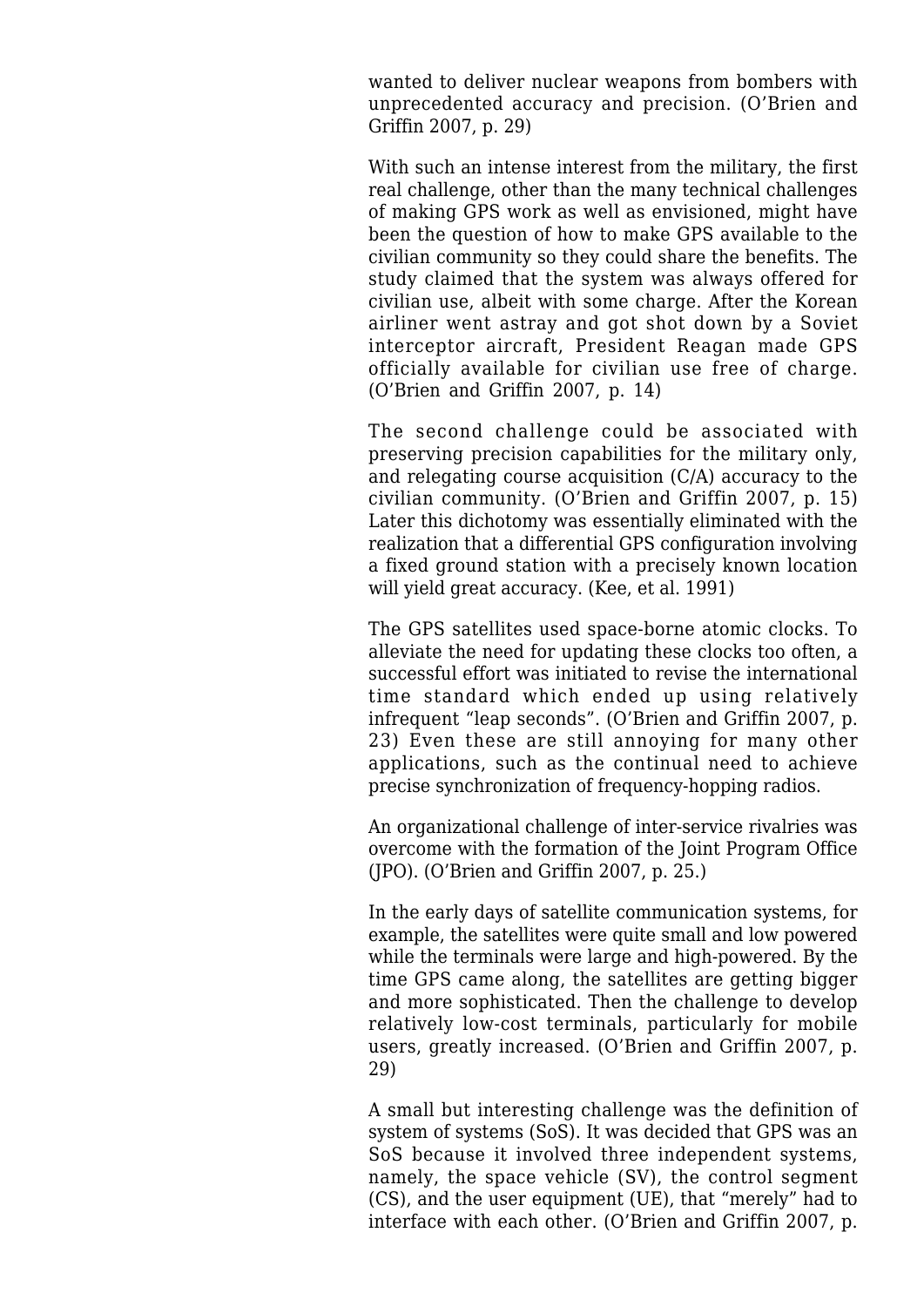Continually changing requirements is usually a problem, although in this case the requirements did not change as often as they could have. (O'Brien and Griffin 2007, p. 31)

Difficulties of defining and updating the many GPS interfaces was largely overcome by the GPS program director, Col. Brad Parkinson, when he convinced his own management, Gen. Schultz at Space and Missile Systems Office (SAMSO) (which eventually became the Space Division) that GPS ought to be defined solely by the signal-structure-in-space and not the physical interfaces. (O'Brien and Griffin 2007, p. 31)

# **Systems Engineering Practices**

Although the systems engineering process in Phase I has been discussed previously, this section will expand on the concepts. For example, one of the user equipment contractors was technically competent, but lacked effective management. The JPO strongly suggested that a systems engineering firm be hired to assist the contractor in managing the program and they agreed. (O'Brien and Griffin 2007, p. 42)

There did not seem to be any mention of what SE firm was hired, if any. The Aerospace Corporation, a nonprofit Federally Funded Research and Development Center (FFRDC), which had such a key role in the run-up to GPS was also prominently and centrally involved in development phase of this humungous project. (O'Brien and Griffin 2007, pp. 20, 22, 25, 33, 34, 40, 41, 44, 48, 50-52, 56, 57, 62, 63, 64, 66, 67, 71)

### **Lessons Learned**

Communications was a key ingredient that was fostered throughout GPS development. (O'Brien and Griffin 2007, p. 71)

Yes, from reading the original case study there seems to have been a lot of cooperation among the various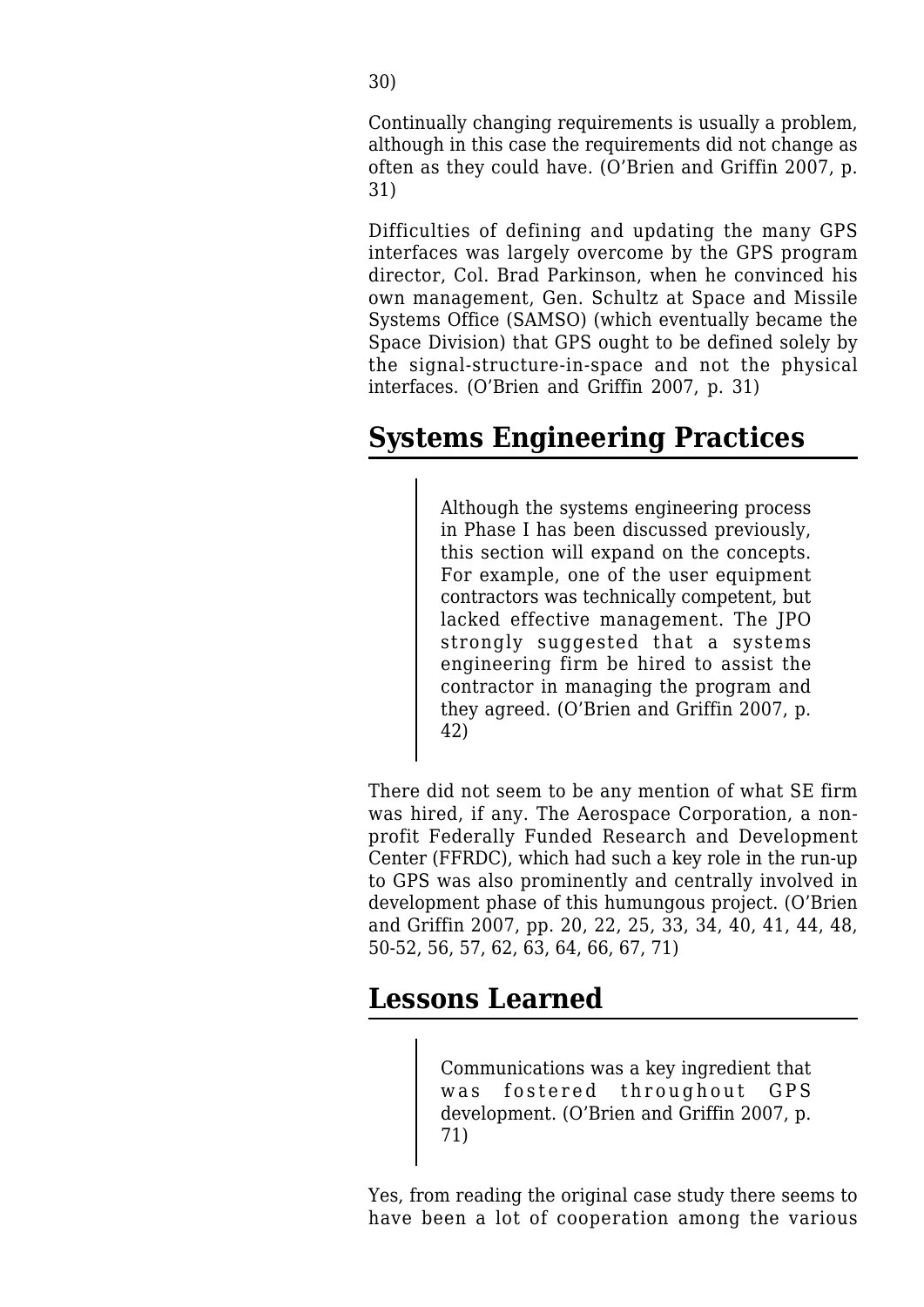organizations, more so than might have been expected in a less compelling case.

> Several precepts or foundations of the Global Positioning Satellite program are the reasons for its success. These foundations are instructional for today's programs because they are thoughtprovoking to those who always seek insight into the program's progress under scrutiny. These foundations of past programs are, of course, not a complete set of necessary and sufficient conditions. For the practitioner, the successful application of different systems engineering processes is required throughout the continuum of a program, from the concept idea to the usage and eventual disposal of the system. Experienced people applying sound systems engineering principles, practices, processes, and tools are necessary every step of the way. Mr. Conley, formerly of the GPS JPO, provided these words: "Systems engineering is hard work. It requires knowledgeable people who have a vision of the program combined with an eye for detail." (O'Brien and Griffin 2007, p. 72)

In very complex systems engineering efforts of this type, it is also important to explore new techniques that attempt to deal with "soft" issues involving people. Those that seem to work can be added to the systems engineering process collection.

> Systems engineering played a major role in the success of this program. The challenges of integrating new technologies, identifying system requirements, incorporating a system of systems approach, interfacing with a plethora of government and industry agencies, and dealing with the lack of an operational user early in the program formation required a strong, efficient systems engineering process. The GPS program embedded systems engineering in their knowledge-base, vision, and day-today practice to ensure proper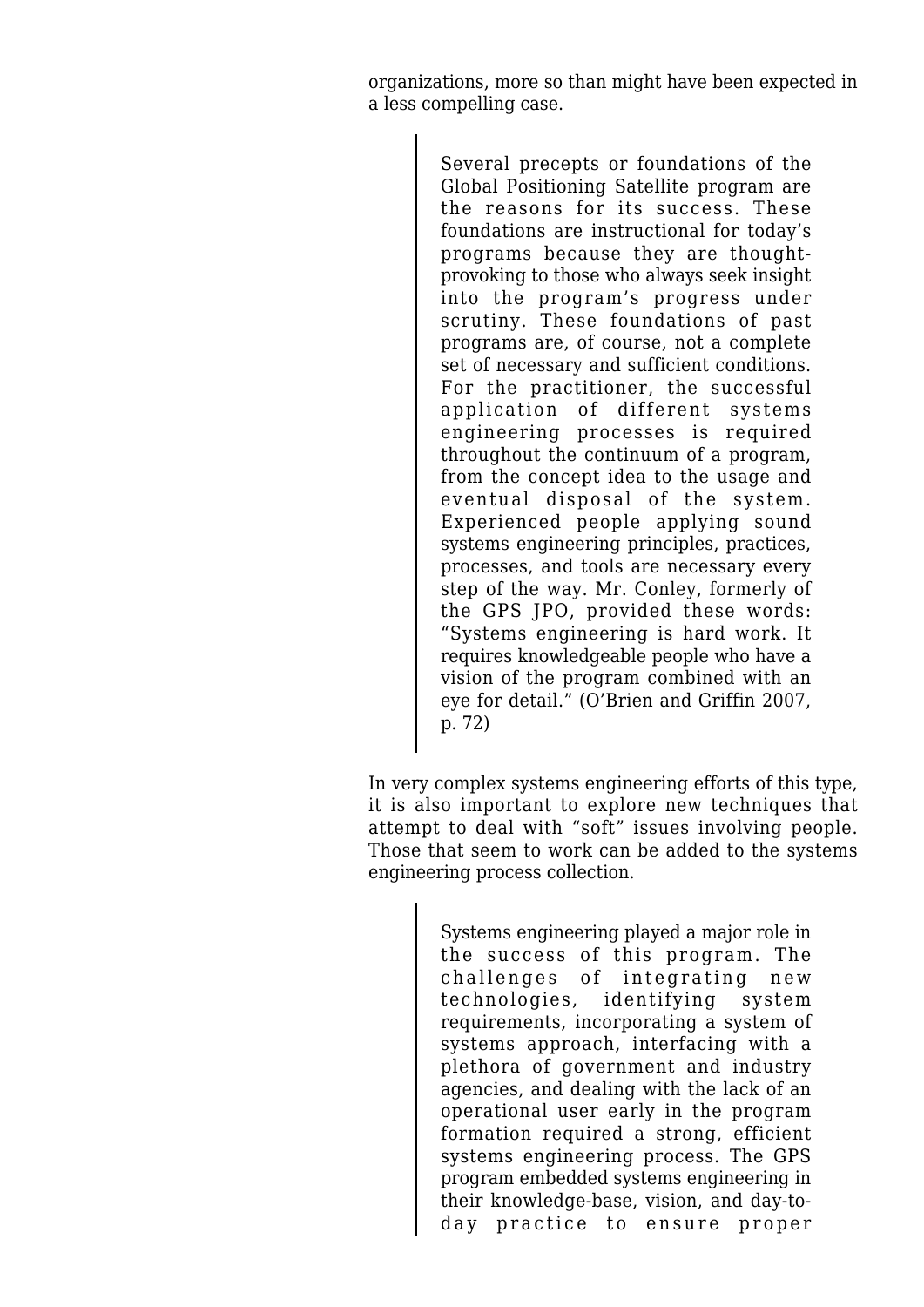identification of system requirements. It also ensured the allocation of those requirements to the almost-autonomous segment developments and beyond to the subcontractor/vendor level, the assessments of new requirements, innovative test methods to verify design performance to the requirements, a solid concept of operations/mission analysis, a cost-benefit analysis to defend the need for the program, and a strong system integration process to identify and control the "hydra" of interfaces that the program encountered. The program was able to avoid major risks by their acquisition strategy, the use of trade studies, early testing of concept designs, a detailed knowledge of the subject matter, and the vision of the program on both the government and contractor side. (O'Brien and Griffin 2007, p. 72)

This well summarizes the successful systems engineering approach utilized in GPS. Another element of achieving overall balance is the pursuit of opportunities as the "flipside" of risk mitigation.

Finally, here is the list of academic questions offered in the original case study.

> QUESTIONS FOR THE STUDENT (O'Brien and Griffin 2007, p. 73)

> The following questions are meant to challenge the reader and prepare for a case discussion.

- If Is this program start typical of an ARPA/ DARPA funded effort? Why or why not?
- Have you experienced similar or wildly different aspects of a Joint Program?
- What were some characteristics that should be modeled from the JPO?
- Think about the staffing for the GPS JPO. How can this be described? Should it be duplicated in today's programs? Can it?
- Was there anything extraordinary about the support for this program?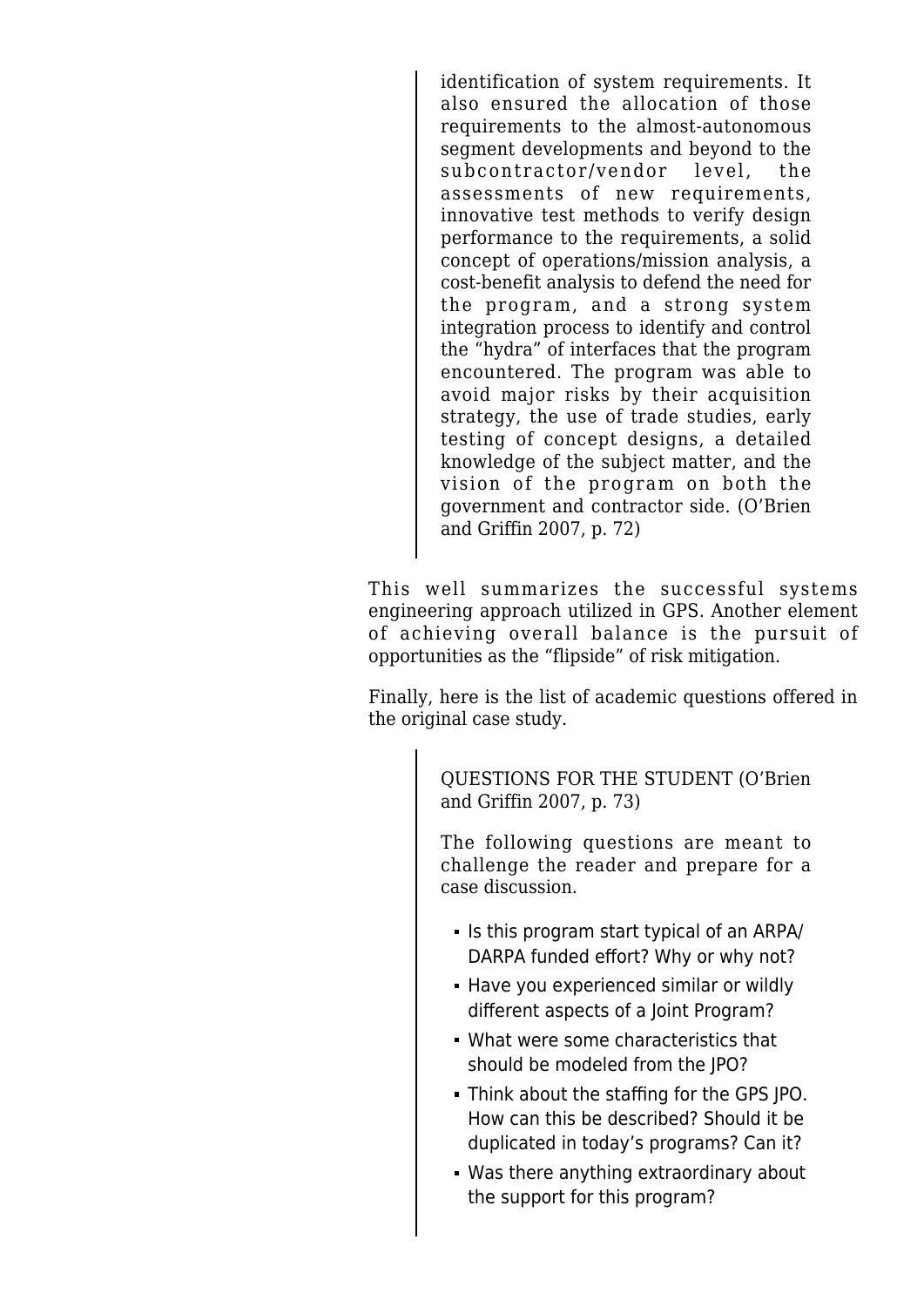- What risks were present throughout the GPS program. How were these handled?
- Requirement management and stability is often cited as a central problem in DoD acquisition. How was this program like, or [un]like, most others?
- Could the commercial aspects of the User Equipment be predicted or planned? Should the COTS aspect be a strategy in other DoD programs, where appropriate? Why or why not?

Other questions might be: What possible influences did the demand for or offering to the public of this GPS capability entail? What differences in the development of GPS might have emerged if the public was more aware of the potential applications for their benefit at the outset?

### **References**

#### **Works Cited**

Dahmann, J. S., G. Rebovich, Jr., and J. A. Lane. November 2008. "Systems engineering for capabilities." *CrossTalk, The Journal of Defense Software Engineering.* <http://www.stsc.hill.af.mil/crosstalk/2008/11/index.html>. Accessed 12 May 2015).

Friedman, G.R., and A.P. Sage. 19 January 2003. Systems Engineering Concepts: Illustration Through Case Studies. Accessed September 2011. [http://www.afit.edu/cse/docs/Friedman-Sage%20Framew](http://www.afit.edu/cse/docs/Friedman-Sage%20Framework.pdf) [ork.pdf.](http://www.afit.edu/cse/docs/Friedman-Sage%20Framework.pdf)

Gorod, A., B. E. White, V. Ireland, S. J. Gandhi, and B. J. Sauser. 2015. *Case Studies in System of Systems, Enterprise Systems, and Complex Systems Engineering.* Boca Raton, FL: CRC Press, Taylor & Francis Group. 2015.

[http://www.taylorandfrancis.com/books/details/97814665](http://www.taylorandfrancis.com/books/details/9781466502390/) [02390/](http://www.taylorandfrancis.com/books/details/9781466502390/). Accessed 8 May 2015.

Friedman, G.R., and A.P. Sage. 2004. "Case Studies of Systems Engineering and Management in Systems Acquisition." *Systems Engineering* 7(1): 84-96.

Kee, C., B. W. Parkinson, P. Axelrad. 1991. "Wide area differential GPS." *Journal of The Institute of Navigation*